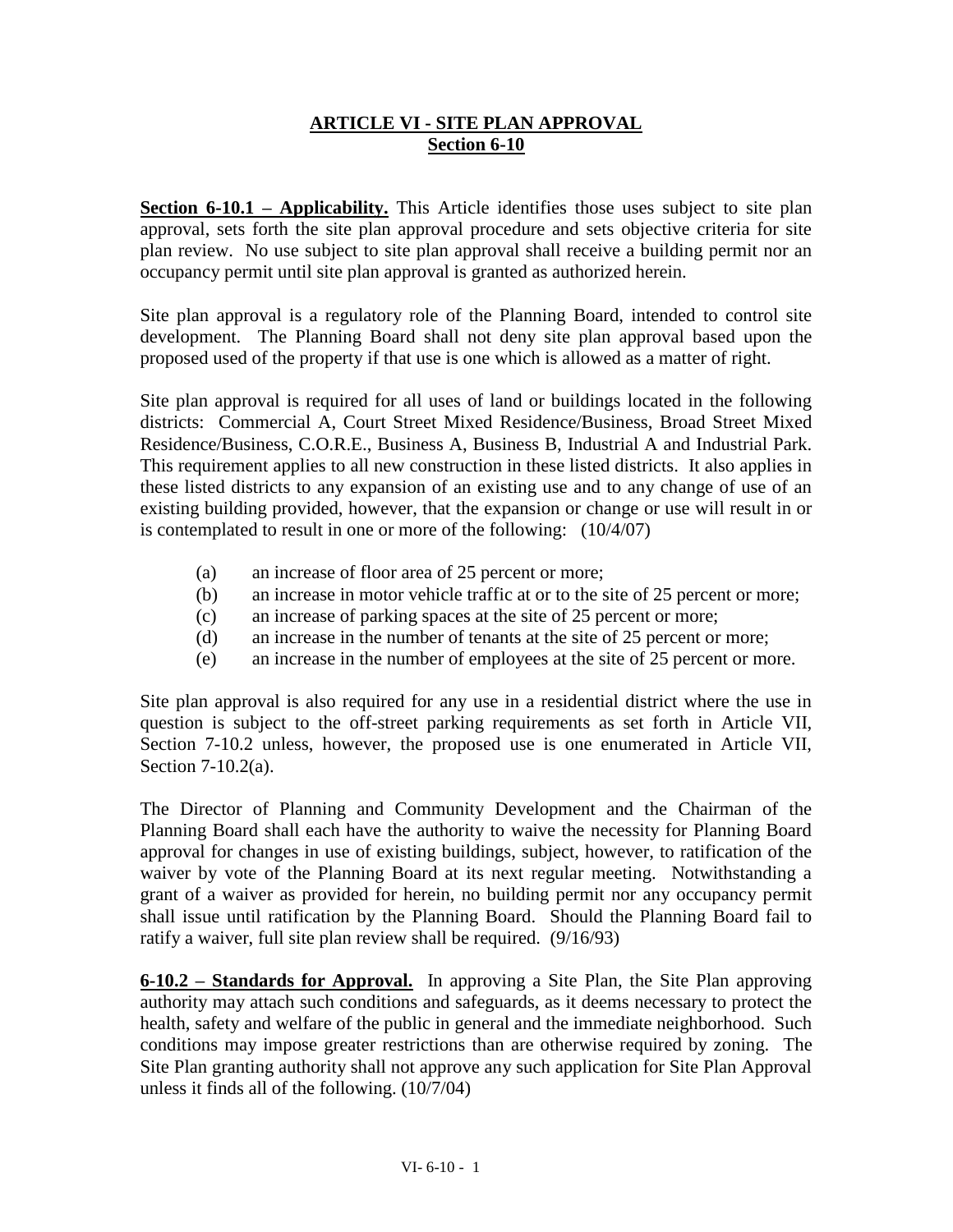## **6-10.2 – Standards for Approval** (cont'd)

- 1. That the proposed site plan shall be in conformance with the intent of the zoning district and shall not take precedence over specific provisions of the zoning ordinance.
- 2. That all buildings, structures, uses, equipment and materials are readily accessible for police and fire protection.
- 3. That adequate off-street parking and loading spaces are provided to prevent on-street and off-traffic congestion; that all parking spaces, ameuvering areas are suitably identified and designed to meet standards specified within this ordinance; and that provision is made for safe pedestrian movement within and adjacent to the property by the installation of sidewalks.
- 4. That all proposed pedestrian access ways do not create traffic hazards and are: adequate, but not excessive in number; adequate in width, grade, alignment, and visibility; adequate distance from the street corners, places of public assembly and other access ways; and adequate design for other safety considerations.
- 5. That the general landscaping of the site complies with the purpose and intent of this ordinance; that existing trees are preserved to the maximum extent possible; that parking, storage, refuse and service areas are suitably screened during all seasons from the view of adjacent residential areas and public rights-of-way.
- 6. That lighting of the site shall be adequate at ground level for the protection and safety of the public in regard to pedestrian and vehicular circulation; that the glare from the installation of outdoor lights and illuminated signs is properly shielded from the view of adjacent property and public rights-of-way.
- 7. That all utility systems are suitably located, adequately designed and properly installed to serve the proposed uses, to protect the property from adverse pollution.
- 8. That the development of the site will preserve sensitive environmental land features such as steep slopes, wetlands, and large rock outcroppings and will attempt to preserve public scenic views or historically significant features.
- 9. That the location and size of proposed buildings, uses or structures, as well as the nature and intensity of the operations involved or conducted in connection therewith, will be in general harmony with the surrounding neighborhood.

**Section 6-10.3 – Procedure.** Applications for Site Plan Approval, including plans, building elevations and any other information necessary to show the detail of the proposed use of land or buildings shall be made to the Planning Board.

All applications shall include plans of the property, prepared, signed and sealed by a land surveyor, engineer, architect and/or landscape architect, as may be required by the application. Any land surveyor, engineer, architect or landscape engineer shall be registered by the Commonwealth of Massachusetts and all plans must clearly show all improvements and be prepared at a scale of one inch equals not more than 20 feet and not less than 50 feet.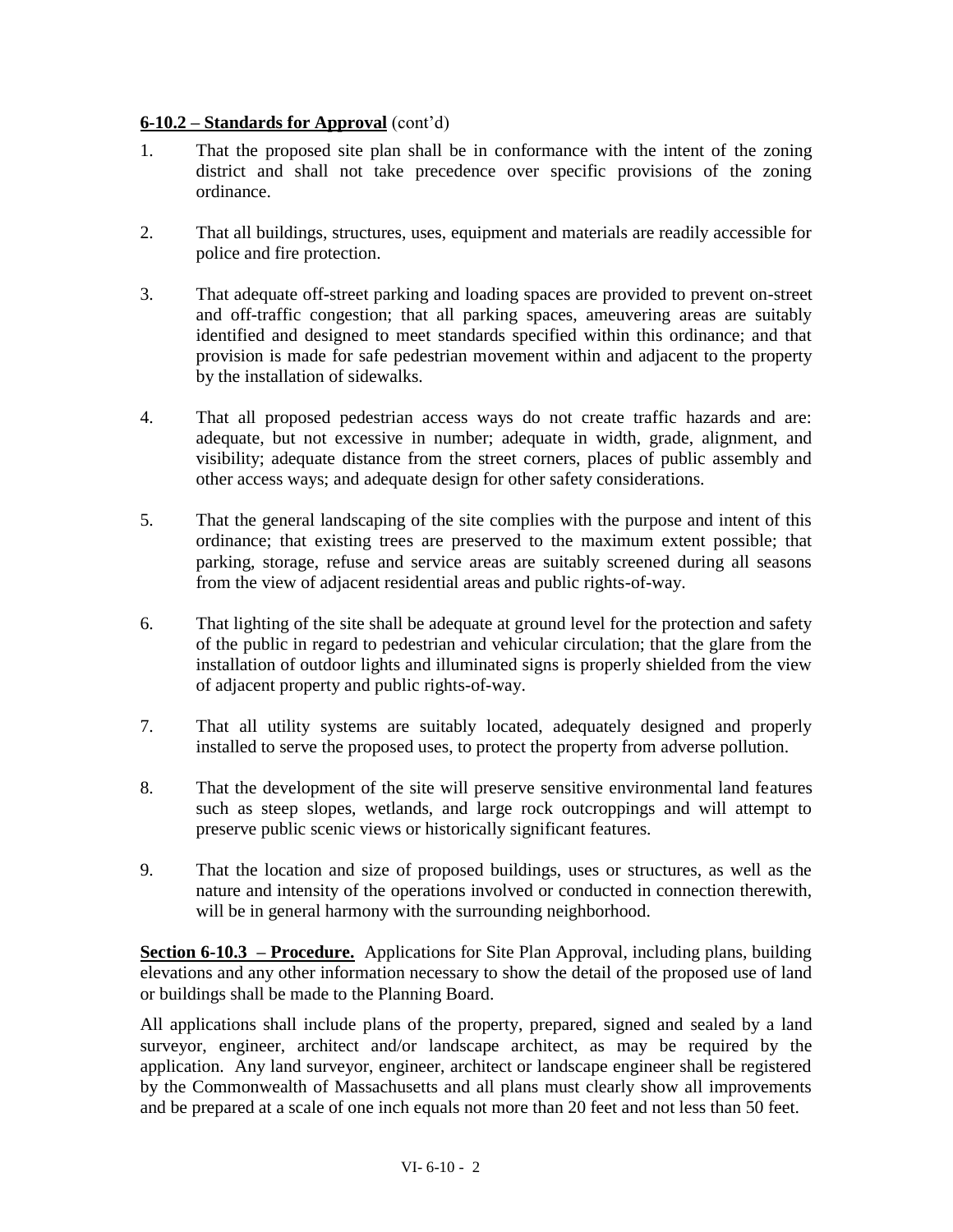If Site Plan Approval is required for a use or structure that also requires an additional Use Special Permit, said Site Plan Approval shall be heard by the same Special Permit Granting Authority and shall be included as part of that Special Permit Application, and further, any approval, findings and conditions for said Site Plan Approval shall be in addition to and incorporated as a part of the findings and conditions of the Special Permit. (10/7/04)

## 1. General Information

- a. Name and address of applicant and owner of record as listed on the City's tax rolls. If the applicant is not the owner of record the latter shall also sign the application.
- b. Date, north arrow, and numerical and graphical scale on map.
- c. A written description of the proposed use or uses.
- d. A table or chart indicating the proposed number or amount and types of uses, lot area, lot width, yards, building height, lot coverage, floor area, parking spaces, landscaping and open spaces as they are required.
- 2. Location Map
	- a. An accurate scale map at a scale of  $1" = 1000'$  shall be submitted showing the subject property and all property and streets within 1000'.

### 3. Easements

a. Location, width and purpose of all existing and proposed easements and rights-of-way on the property.

#### 4. Buildings and Uses

- a. Location, dimensions area, height and setbacks of all existing and proposed buildings, signs, fences, walls and outdoor storage area. (10/7/04)
- b. Location of all existing and proposed uses and facilities such as swimming pools, lighting, tanks, refuse containers, etc.
- 5. Parking, Loading and Circulation
	- a. Location, arrangement and dimensions of automobile parking spaces, aisles, vehicular drives, fire lanes, entrances, exits and ramps.
	- b. Location, arrangement and dimensions of loading and unloading areas.
	- c. Location and dimensions of the pedestrian walkways, entrances and exits.
- 6. Signs and Lighting
	- a. Location, size, height, orientation and design of all signs.
	- b. Location, size, height, orientation and design of any outdoor lighting, including photometric plans, as appropriate, and documentation supporting compliance with the lighting standards established in Section 4-121. (12/28/17)